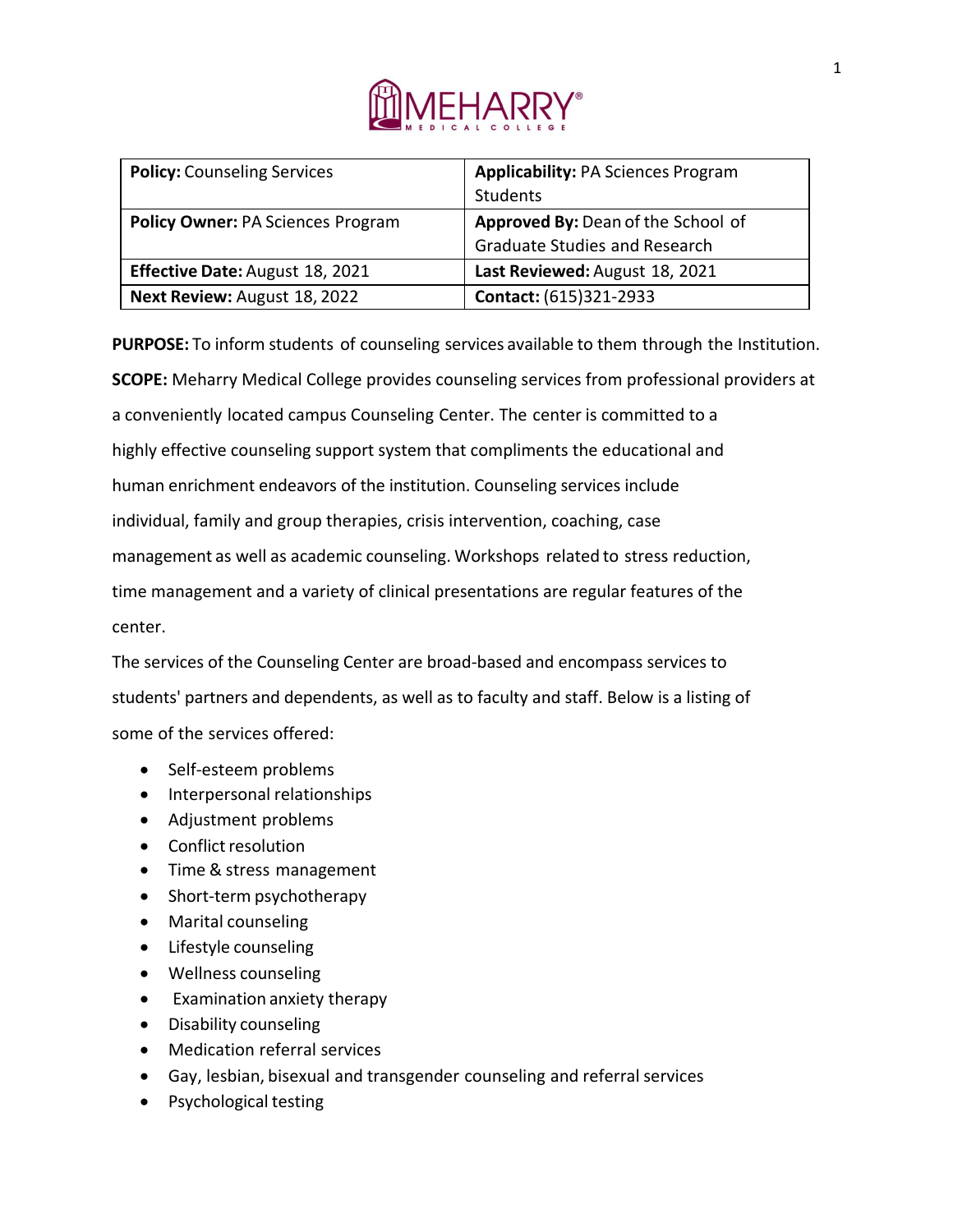

| <b>Policy: Counseling Services</b>       | <b>Applicability: PA Sciences Program</b> |
|------------------------------------------|-------------------------------------------|
|                                          | Students                                  |
| <b>Policy Owner: PA Sciences Program</b> | Approved By: Dean of the School of        |
|                                          | <b>Graduate Studies and Research</b>      |
| <b>Effective Date: August 18, 2021</b>   | Last Reviewed: August 18, 2021            |
| Next Review: August 18, 2022             | Contact: (615)321-2933                    |

• Alcohol and substance dependence recovery counseling and referral services

All counseling services for students and their immediate family are provided at no cost to the student. When referrals are made to mental health providers, these services are normally covered under the provision of the student's health insurance policy. Referrals: Referrals to other agencies or to other health care providers, are made as appropriate. Should students need to seek services from a psychiatrist for medication evaluation or other issues, we provide referral to local community psychiatrists. Confidentiality: Please be assured that all counseling services are strictly confidential. No faculty member, staff, peer, friend or family member will be permitted access to a student's counseling records without written permission from the counselee. Counseling session's records are NOT a part of the student's academic records.

**DEFINITIONS:** Counseling – The provision of assistance of and guidance in resolving personal,

social or psychological problems and difficulties, especially by a professional.

## **PROCEDURE:**

Making an Appointment::

1. To make an appointment or to obtain further information about the Counseling Services, please contact us at 615.327.6915.

2. Counseling Services is open Monday– Friday, 8 a.m.–4:30 p.m. Hours are quite flexible, however and appointments may be scheduled until early evening, when

necessary.

3. Although appointments are encouraged, walk-ins are welcome.

Counseling and Psychological Emergency:

1. For psychological emergencies, counselors are available for crisis assistance and consultation 24/7.

2. During business hours, call or come into the Counseling Services office and